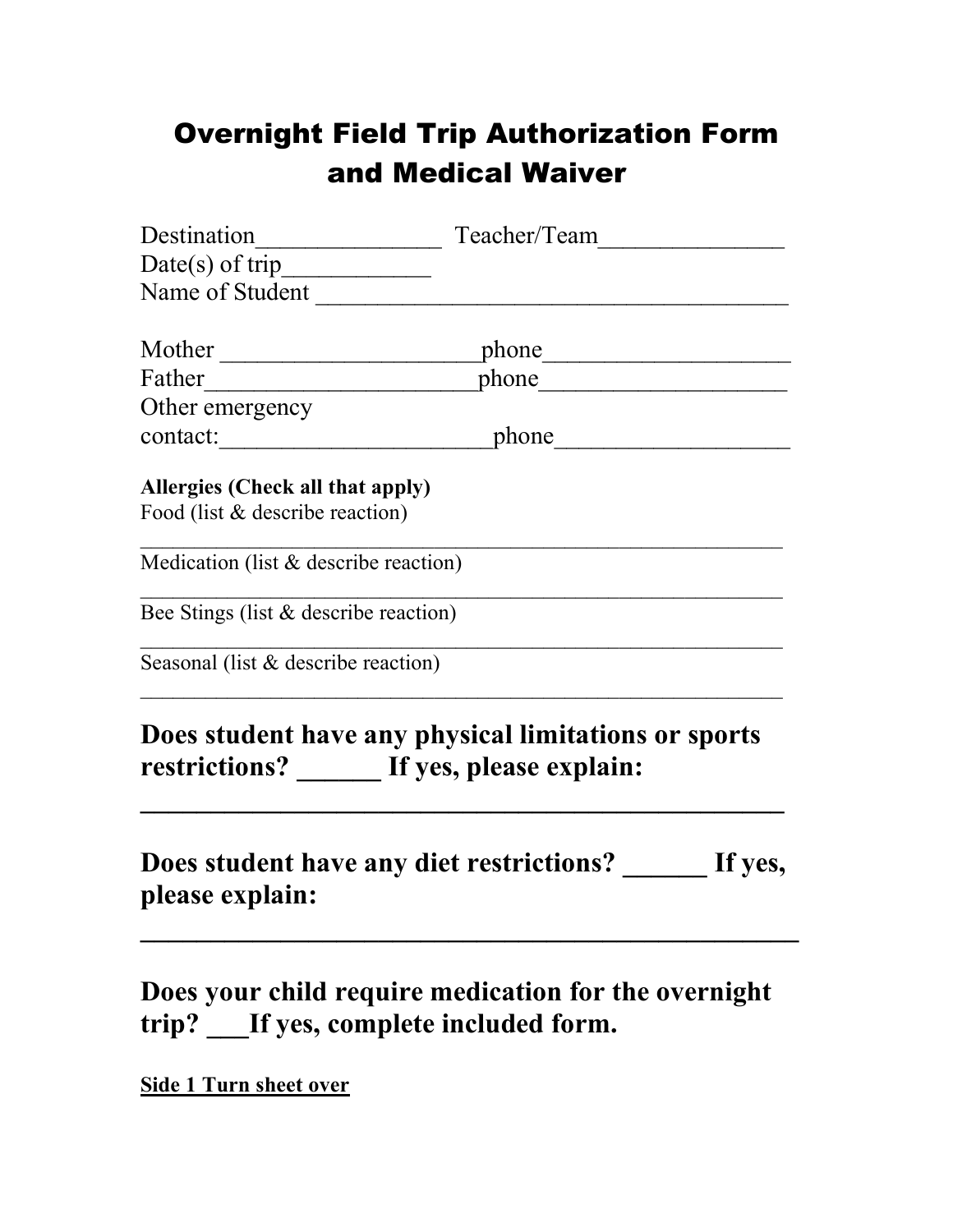**In order to administer medication (prescription or overthe-counter) on the field trip, parents must complete the included form which includes parent signature and written physician's order.**

## This completed form must be returned to school 5 days prior to departure date with parent and physician signatures.

**In the event of a medical emergency, 911/Emergency Medical Services will be called and student will be transferred to the nearest medical facility.**

I understand the arrangements and believe that the necessary precautions and plans for the care and supervision of the children during the field trip will be taken. Beyond this we will not hold the school or those supervising the trip responsible. I give consent for my child to go on this trip.

 $\mathcal{L}_\text{max}$  , and the contract of the contract of the contract of the contract of the contract of the contract of the contract of the contract of the contract of the contract of the contract of the contract of the contr

Parent/Guardian Signature

 $\frac{1}{2}$ 

Date